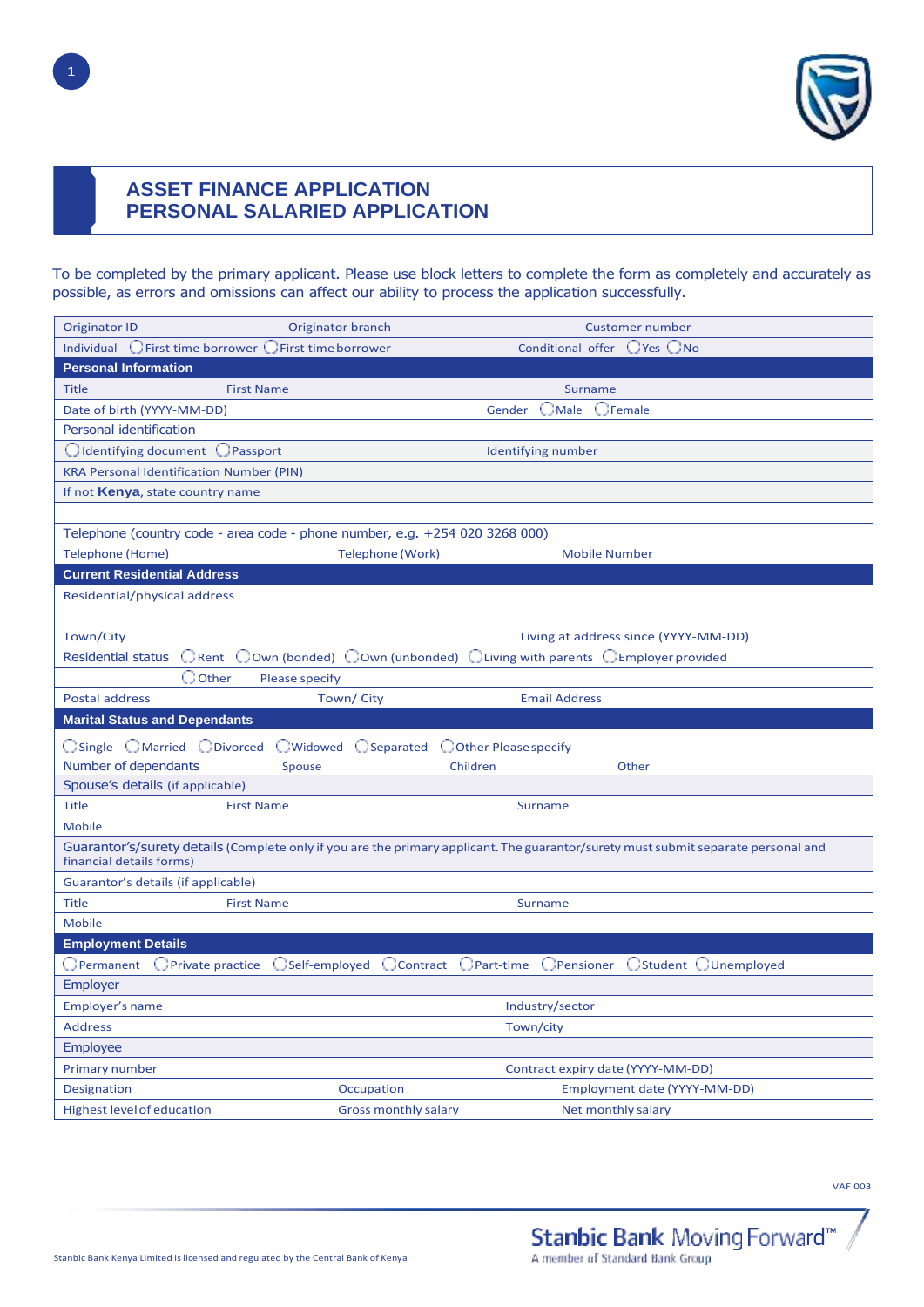

| Previous employer (if less than 24 months with current employer)              |                                                                   |  |  |  |  |  |  |
|-------------------------------------------------------------------------------|-------------------------------------------------------------------|--|--|--|--|--|--|
| Name of employer<br>Period employed (YY-MM)                                   |                                                                   |  |  |  |  |  |  |
| <b>Main banking account details</b>                                           |                                                                   |  |  |  |  |  |  |
| Account type C Cheque/Current<br>○ Savings ○ Other Please specify             |                                                                   |  |  |  |  |  |  |
| Held in the name of                                                           | Salary account OYes ONo                                           |  |  |  |  |  |  |
| <b>Bank or financial institution</b>                                          | <b>Branch name</b><br><b>Branch code</b>                          |  |  |  |  |  |  |
| <b>Account number</b>                                                         |                                                                   |  |  |  |  |  |  |
| <b>Financial information</b>                                                  |                                                                   |  |  |  |  |  |  |
| Rent/mortgage payment                                                         | Vehicle finance payment                                           |  |  |  |  |  |  |
| Other verifiable monthly income                                               | Other debt payments                                               |  |  |  |  |  |  |
| Guaranteed bonus/13th cheque                                                  | Other monthly commitments                                         |  |  |  |  |  |  |
| Existing unsecured loans and other credit facilities                          |                                                                   |  |  |  |  |  |  |
| Total                                                                         |                                                                   |  |  |  |  |  |  |
| $\bigcirc$ Yes $\bigcirc$ No<br>Have you been declared bankrupt?              | If yes, rehabilitation date (YYYY-MM-DD)<br>(please attach proof) |  |  |  |  |  |  |
| Are you a guarantor/surety for anybody or anything else? $\Box$ Yes $\Box$ No | If yes, please give details of guarantee                          |  |  |  |  |  |  |
| <b>Vehicle or asset details</b>                                               |                                                                   |  |  |  |  |  |  |
| Type of asset                                                                 |                                                                   |  |  |  |  |  |  |
| Make                                                                          | Model                                                             |  |  |  |  |  |  |
| Goods description                                                             |                                                                   |  |  |  |  |  |  |
| ONew OUsed OUsed import<br>Year of manufacture                                | O Personal <b>O</b> Business<br>Proposed use                      |  |  |  |  |  |  |
| <b>Identifying numbers</b>                                                    |                                                                   |  |  |  |  |  |  |
| Registration<br>Engine                                                        | Chassis/Serial                                                    |  |  |  |  |  |  |
| Supplier's name                                                               | Supplier's contact name                                           |  |  |  |  |  |  |
| Supplier telephone number                                                     |                                                                   |  |  |  |  |  |  |
| <b>Required finance details</b>                                               |                                                                   |  |  |  |  |  |  |
| Type of fincance required                                                     |                                                                   |  |  |  |  |  |  |
| Cash price                                                                    | Less deposit                                                      |  |  |  |  |  |  |
| <b>VAT</b>                                                                    | Loan required                                                     |  |  |  |  |  |  |
| <b>Total cost</b>                                                             |                                                                   |  |  |  |  |  |  |
| Total extra's                                                                 |                                                                   |  |  |  |  |  |  |
| $\Box$ Monthly $\Box$ Other Please specify<br>To be repaid                    |                                                                   |  |  |  |  |  |  |
| Interest rate CMonthly COther Score<br><b>Base rate</b>                       | Margin                                                            |  |  |  |  |  |  |
| Repayment method CSalary deduction CDebit order CStop order CDirect deposit   |                                                                   |  |  |  |  |  |  |
| Loan term [months (MM)]                                                       | Preferred payment date (DD)                                       |  |  |  |  |  |  |
| <b>Vehicle insurance</b>                                                      |                                                                   |  |  |  |  |  |  |
| Will you be the principal driver? $\Box$ Yes $\Box$ No $\Box$ Not applicable  | If no, then give name                                             |  |  |  |  |  |  |
|                                                                               |                                                                   |  |  |  |  |  |  |

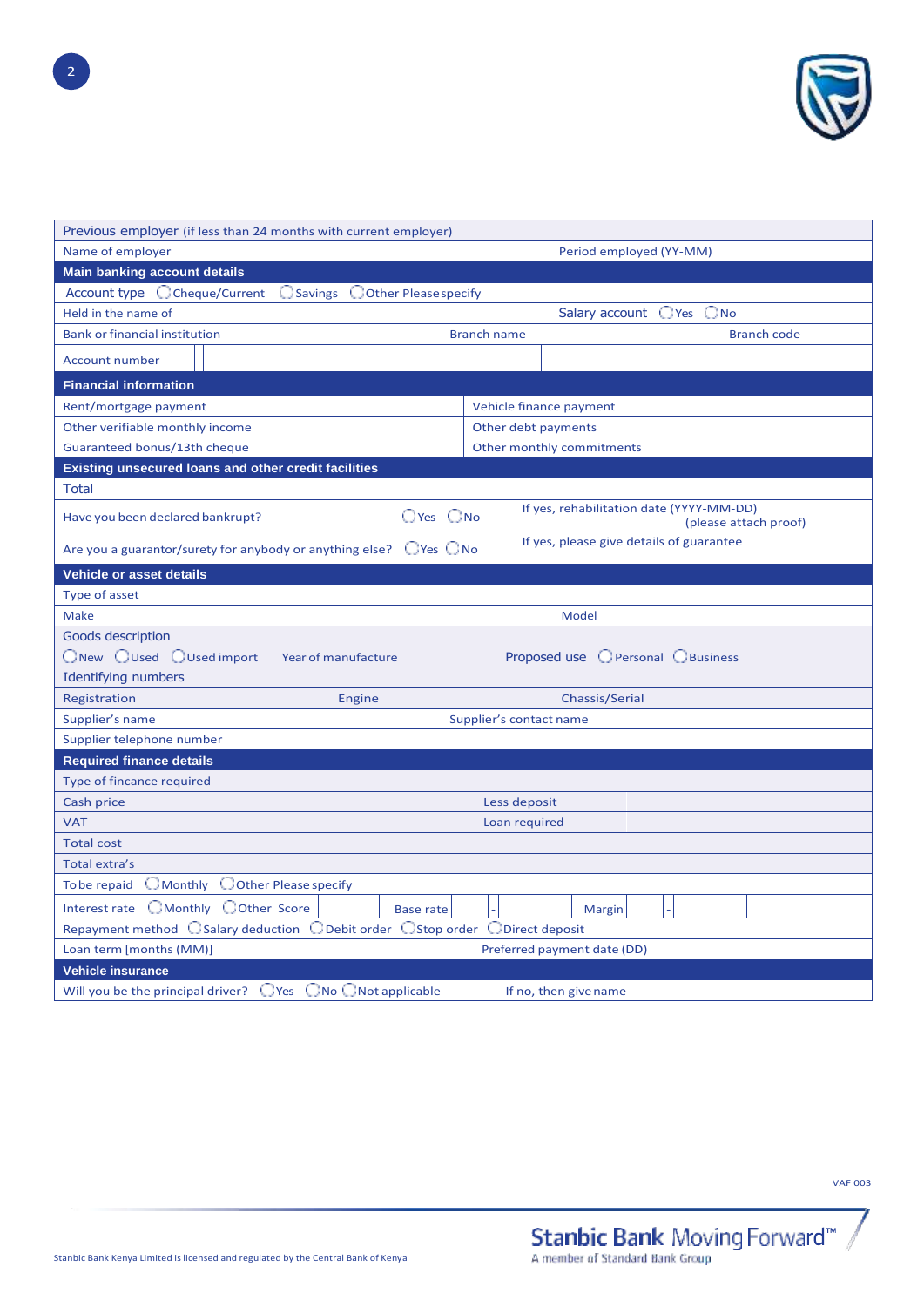

#### **Customer declaration**

3

I/We declare that to the best of my/our knowledge and belief, the particulars set out in this application form are true and correct, and that no information has been withheld, which might otherwise affect your decision. In addition, I/we confirm that I/we can afford the monthly repaymentsin terms of the loan obligation. I/we have read and understand the attached terms and conditions, which will only apply upon signing of the final agreement.

I/We consent to you carrying out identity, credit and fraud prevention checks and sharing information related to this application. You are authorised to verify any information given on this application form and generally make whatever enquiries it deems appropriate with any source. The information provided to you and your associates will be treated as confidential.

If I am the customer, I agree that you may allow my guarantor access to all my personal information. If I am the guarantor, I confirm that you have encouraged and advised me to obtain independent legal advice, and that I understand my commitment as guarantor, and the potential consequences of my decision. I/We authorise you and/or your research companies to contact me/usfor research purposes in order to improve your products and services. I/We authorise you to tell me/us about other companies' products and services, if you believe the information will be of interest to me/us, on the understanding that my/our contact details will remain confidential until I/we express interest in their offer.

In the event that I/we request the Bank to send me/us a Bank statement or any other information by any means, I/we agree to indemnify you against any claim/s or liability that may arise or be made by any person (including myself/ourselves) against it in consequence of the supply of such information by the requestedmeans.

#### **Credit Reference Bureau Consent Clause**

By submitting an application for credit facilities, you agree to be bound by the following requirements relating to the submission of information to the Credit Reference Bureau and the issue of a financial card whether or not the application for credit facilities is approved;

#### **Definitions**

"Credit Reference Bureau" means all registered credit reference bureaus being utilized by the Bank from time-to-time;

"Customer Credit Information" means information concerning

- i. your credit history, including applications for credit, credit agreements to which you are or have been a party, pattern of payment or default under any such credit agreements, incidence of enforcement actions with respect to any such credit agreement, the circumstances of termination of any such credit agreement;
- ii. your financial history, including your past and current income, assets and liabilities and other matters with respect to yourincome and financial means;
- iii. your education, employment, career, professional or business history, including the circumstances of termination of any employment, career,
- iv. professional or business relationship; or your identity, including your name, date of birth, identity number, marital status and family relationships, past and current addresses and other contact details and related matters.

"Information" means all reports, records and other information as applicable that the Bank may furnish to a Credit Reference Bureau including but not limited to, credit applications, credit agreements, payment history or patterns collected and arranged by the Credit Reference Bureau and its employees and processed by the Credit Reference Bureau's computer systems which are stored in the database. This may also mean/ include Personal Data as defined in the clause below.

#### **Protection of Personal Data**

'Personal Data" means any information relating to an identified or identifiable person (whether natural or juristic), such as: name, an identification number, location data, an online identifier or to one or more factors specific to the physical, physiological, genetic, mental, economic, cultural or social or social identity.

"Process" means any operation or activity, automated or not, concerning Personal Data, including: collection, recording, organisation, structuring; storage, adaptation or alteration; retrieval, consultation or use; disclosure by transmission, dissemination, or otherwise making available; or alignment or combination, restriction, erasure or destruction of information. "Processing" and "Processed" will have a similar meaning.

You consent to us collecting Your Personal Data from You and where lawful and reasonable, from public sources for credit, fraud and compliance purposes, as well as the purposes set out below.

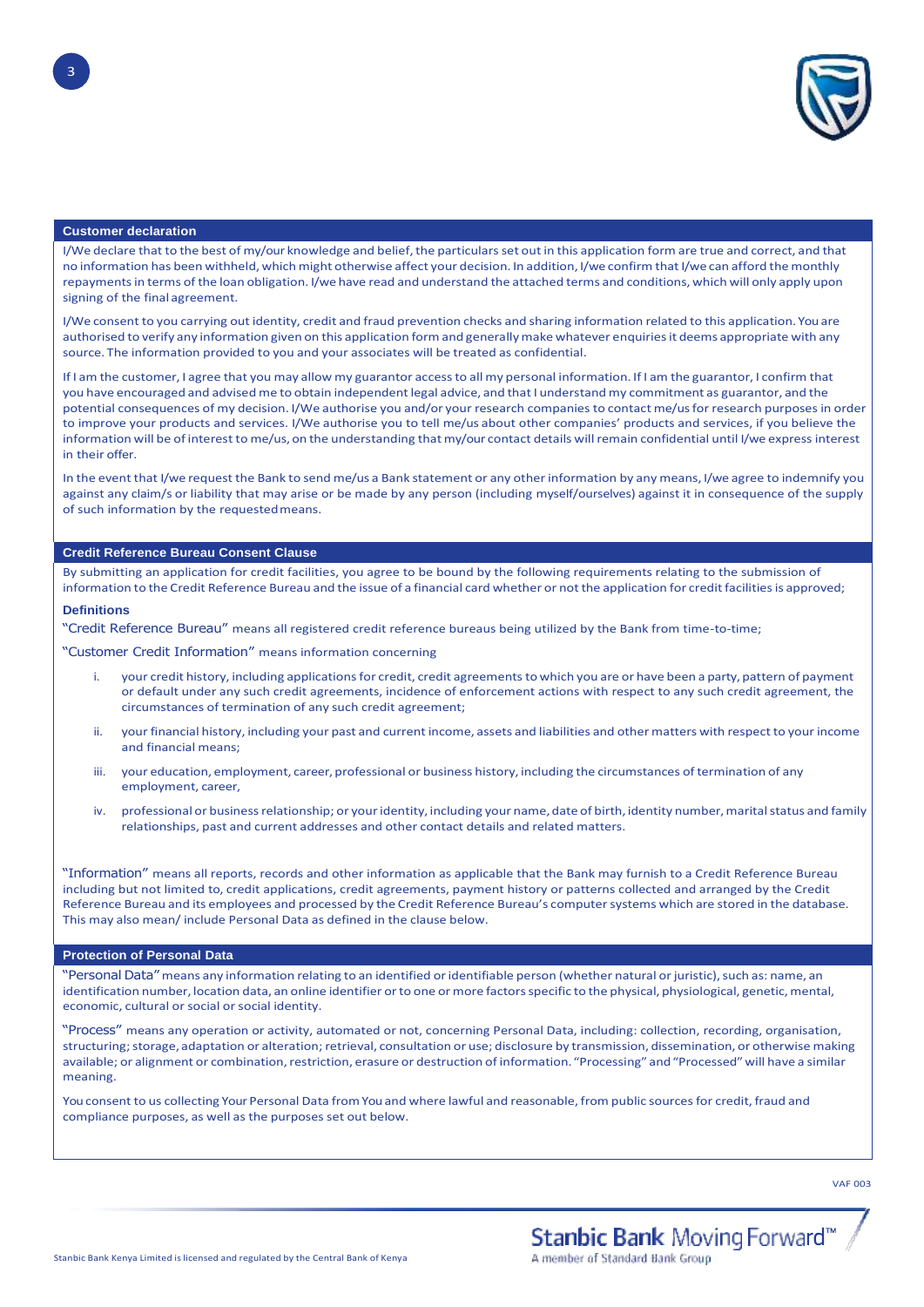

If You give us Personal Data about or on behalf of another person (including, but not limited to, Account signatories, shareholders, principal executive officers, trustees and beneficiaries), You confirm that You are authorised to:

- i. give us the PersonalData;
- ii. consent on their behalf to the Processing of their Personal Data, specifically any cross-border transfer of Personal Data into and outside the country where the Products or Services are provided; and
- iii. receive any privacy notices on their behalf.

You consent to us Processing Your Personal Data:

- i. to provide You with Products and Services according to these terms and conditions and any other Products and Services that You may apply for;
- ii. to carry out statistical and other analyses to identify potential markets and trends, evaluate and improve Our business (this includes improving existing and developing new Products and Services);
- iii. in countries outside the country where the Products or Services are provided. These countries may not have the same laws on protection of Personal Data as the country where the Products or Services are provided. Where We can, We will ask the receiving party to agree to Our privacypolicies;

by sharing Your Personal Data with Our third-party service providers, locally and outside the country where the Products or Services are provided. We ask people who provide Services to us to agree to Our privacy policies if they need access to any Personal Data to carry out their services; and within the Standard Bank Group.

You will find Our Processing practices and privacy statements in the Standard Bank Group's websites or on request.

If You are unsure about Yourtax or legal position because Your Personal Data is processed in countries other than where You live, You should get independent advice.

By completing and signing the Agreement, You acknowledge and agree to Our collection, use, Processing and sharing of Your Personal Data for the above purposes. You also agree that a disclosure of information by the Bank in the circumstances contemplated by this clause does not violate any duty owed to You in law or pursuant to any agreement between You and the Bank or in the ordinary course of banking business and the customs, usage and practice related to banking. Further that the disclosure may be made without further reference to, or, authority from You.

#### **Consent to disclosure of confidential information**

You hereby

- a irrevocably consent to us collecting, receiving, compiling and retaining any Customer Credit Information about you for purposes of:
	- i. assisting us to perform our statutory assessment of your creditworthiness; and
	- ii. deciding whether or not to grant you credit; and
	- iii. monitoring your credit profile should we grant you credit; and
	- iv. filing our Customer Credit Information with the Credit Reference Bureau.
- b consent to the receipt, sharing, provision and exchange of data with Credit Reference Bureau and with other licensed financial institutions and microfinance deposit taking institutions through the Credit Reference Bureau provided that you reserve the right to lodge a complaint with the Credit Reference Bureau or to challenge any Customer Credit Information held by the Credit Reference Bureau in your respect;
- c acknowledge that the Customer Credit Information obtained may include positive or negative information regarding your payment record;
- d acknowledge thatthe Credit Reference Bureau isrequired by law to collect negative information on the background and credit history relating to your nonperforming obligations;
- e consent to the collection, recording, retention and submission of all data relating to your economic, financial and commercial obligations in order to determine your overall debt exposure and ability to pay.

4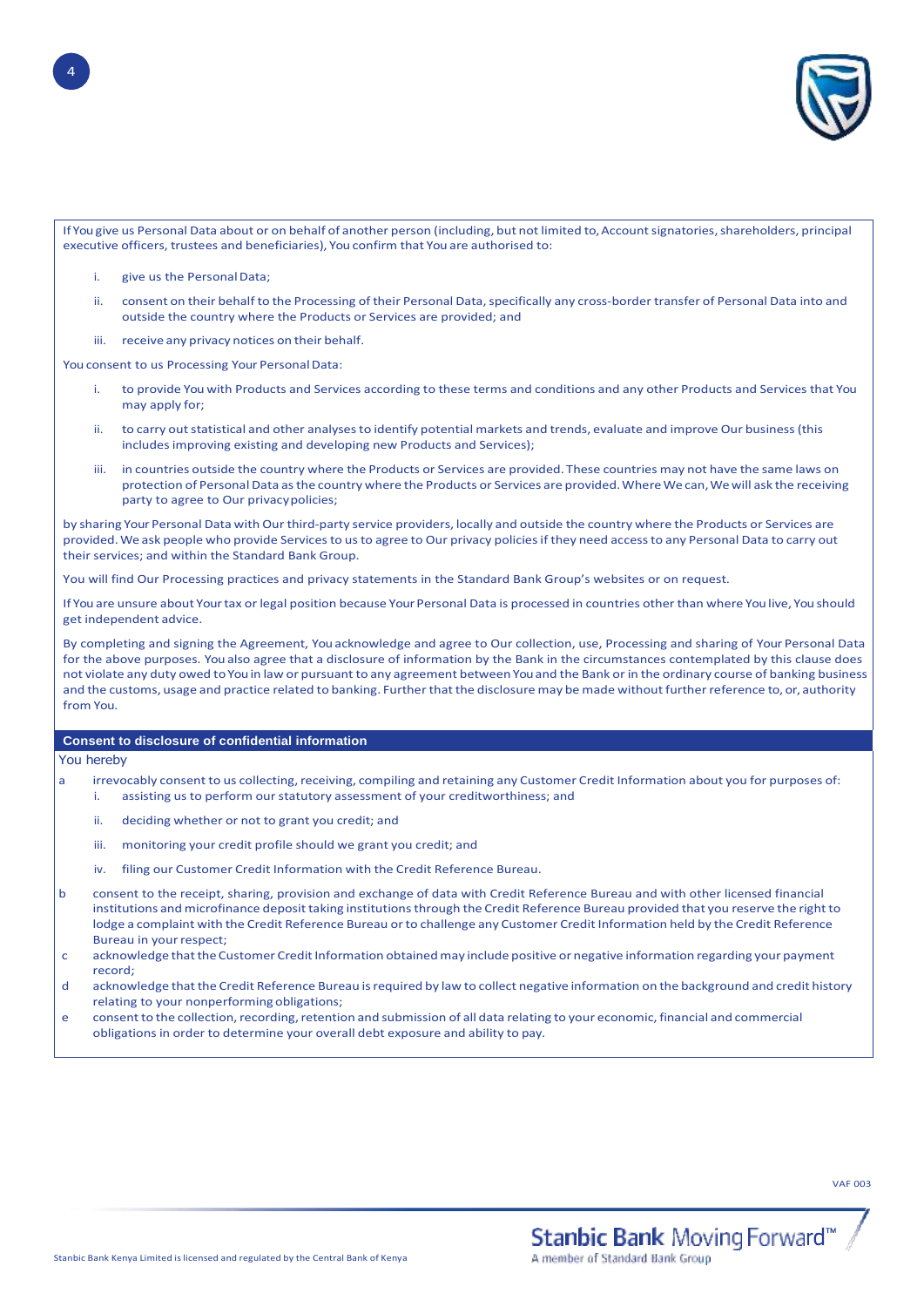

#### **Notice Clause**

In addition to the general terms and conditions, by submitting this application for consideration, you agree to be bound by the terms of the following clause:

**Notices** 

- 1.1 You choose, for all purposes in connection with the banking product, the addressset out in the Application Form. Such address may be changed to another address upon fourteen (14) days written notice to the Bank.
- 1.2 Any notice or communication requiring to be served on you may be served on you or on any of your officers personally by hand delivery, by telex / telefacsimile, post or by advertisement in a daily newspaper published in the Republic of Kenya.
- 1.3 Service by hand delivery shall be effective on actual time of delivery. Service by telex / telefacsimile shall be to your last known fax number and shall be deemed to have been served on the first business day following transmission. Service by post shall be to the postal address provided in this Application Form or atsome address as notified from time to time by you as provided above, and shall be deemed to have been effected three (3) business days after posting. Service by advertisement in a local daily newspapershall be effective on date of advertisement.
- 1.4 Notwithstanding anything to the contrary in this paragraph a written notice or other communication actually received by any party shall be adequate written notice or communication to it notwithstanding that the notice was notsentto or delivered atits chosen address.

The terms and conditions contained in this addendum and any separate written terms and conditions or written agreements relating to this banking product, shall be read together as one agreement, provided that should a conflict exist or arise between the provisions of this addendum and/or the other terms and conditions applicable to the banking product, then the contents of this addendum shall prevail over any separate written terms and conditions or written agreements relating to this banking product.

## **Complaints Procedure**

Should you have any complaint related to this product or any other product or service offered by Stanbic Bank, we welcome you to lodge your complaint in line with our Complaints Procedure. A copy of this procedure is available on our website - **[www.](http://www/) stanbicbank.co.ke**or alternatively you can visit your nearest branch.

# **Key Product Fact Sheet**

#### General Statement

This Product Fact Sheet provides you with key information about this product/service. The document should be read in conjunction with the Terms and Conditions of the Product and the Stanbic Bank's Tariff Guide which is available in our branches. Should there be any aspect of information contained in this document that is not clear to you, please refer to your Relationship Manager or Branch Manager for more information.

#### Product Summary

Product is targeted at Stanbic Bank VAF customers who have cleared or about to clear their existing VAF facilities and log books still held with bank.

#### Features

- Flexible financing terms of up to 36 months
- An insurance premium financing option is available with automatic reminders of insurance expiry
- Interest rates charged on a reducing balance and linked to Central Bank Rate (CBR)

#### **Benefits**

- Simple and cost effective method to release funds from existing balance sheet assets
- Fast method of accessing cash in cases of emergency or as a method to fund expansion
- Asset finance loan provides flexible way to access funds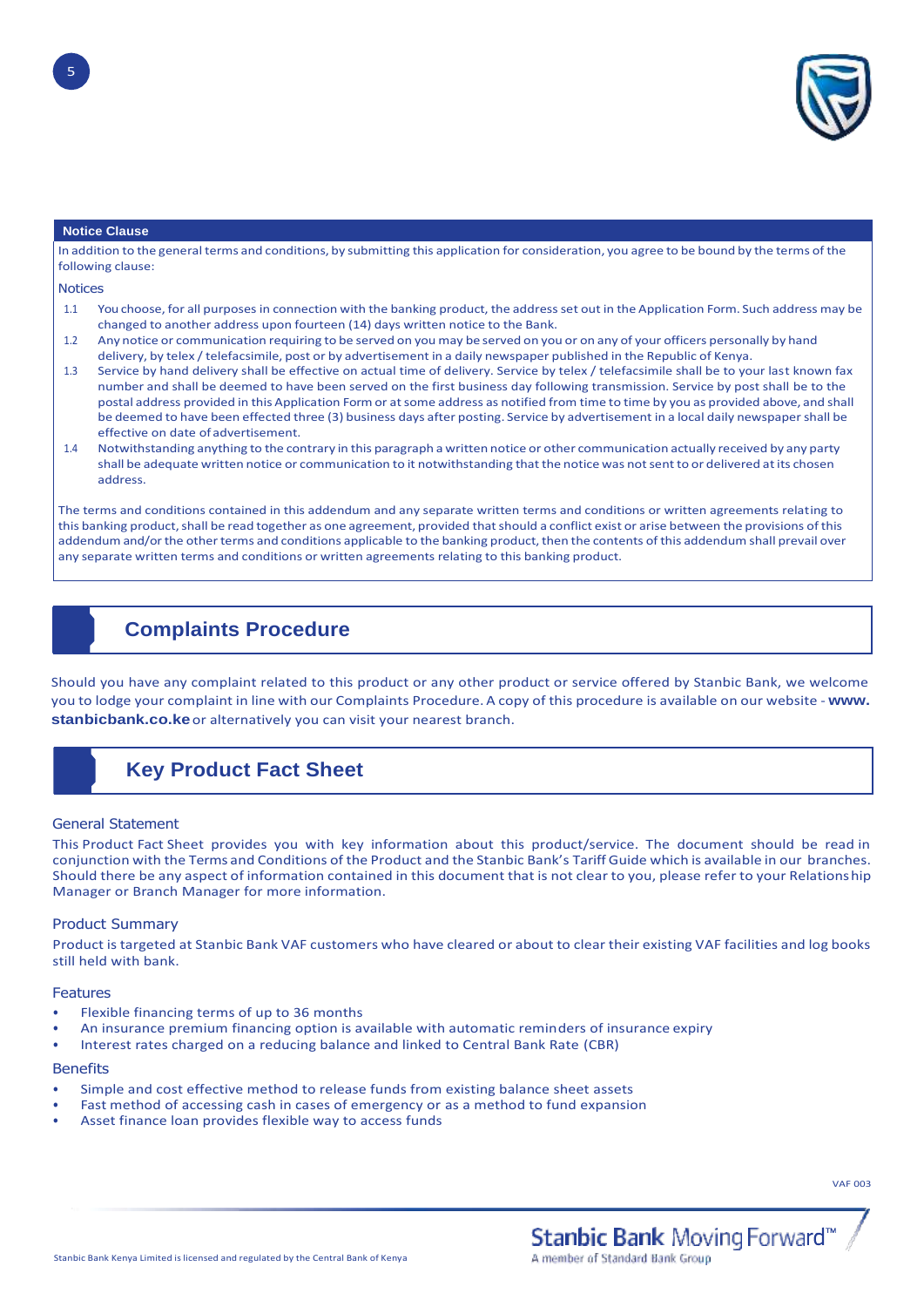

### Eligibility Criteria/Target Market

This product is available to both Individuals and Business Clients

### Documentation Criteria

6

A customer accessing this product is required to meet the Bank's "Know Your Customer (KYC)" standards and provide the requisite documentation. For a complete list of the KYC documentation, please refer to your Relationship Manager and/or Branch Manager.

### Accessing This Product

- 1. Complete the loan application form and sign the Terms and Conditions
- 2. Feedback will be given within 24 to 48 hours on receipt of all documentation

## Fees and Charges

- Arrangement fee 2.5%
- Foreign Currency Loans risk based linked to the Banks base rate
- Local currency Prime Rate + Margin
- "Prime Rate" means the base lending rate computed based on market benchmarks.

"Margin" (Risk based and subject to change from time to time) means a premium to be added to the Prime Rate, calculated by the Bank taking into consideration customer's risk profile and other loan cost considerations.

#### Key Product risk

All products are prone to price fluctuations in line with market forces.

#### Rights and Obligations of the Parties

These are available on the Stanbic Bank Kenya website or through your nearest Stanbic Branch, Universal Banker or your Relationship Manager.

For a complete list of our fees and charges, please refer to our Tariff Guide which is available in our branches.

## **Customer Sign-Off**

|                                                                                                                                                                                                                                | Date: the contract of the contract of the contract of the contract of the contract of the contract of the contract of the contract of the contract of the contract of the contract of the contract of the contract of the cont |
|--------------------------------------------------------------------------------------------------------------------------------------------------------------------------------------------------------------------------------|--------------------------------------------------------------------------------------------------------------------------------------------------------------------------------------------------------------------------------|
|                                                                                                                                                                                                                                | Date: __________________                                                                                                                                                                                                       |
|                                                                                                                                                                                                                                | Date: _________________                                                                                                                                                                                                        |
| Signature: The Company of the Company of the Company of the Company of the Company of the Company of the Company of the Company of the Company of the Company of the Company of the Company of the Company of the Company of t | Date: the contract of the contract of the contract of the contract of the contract of the contract of the contract of the contract of the contract of the contract of the contract of the contract of the contract of the cont |